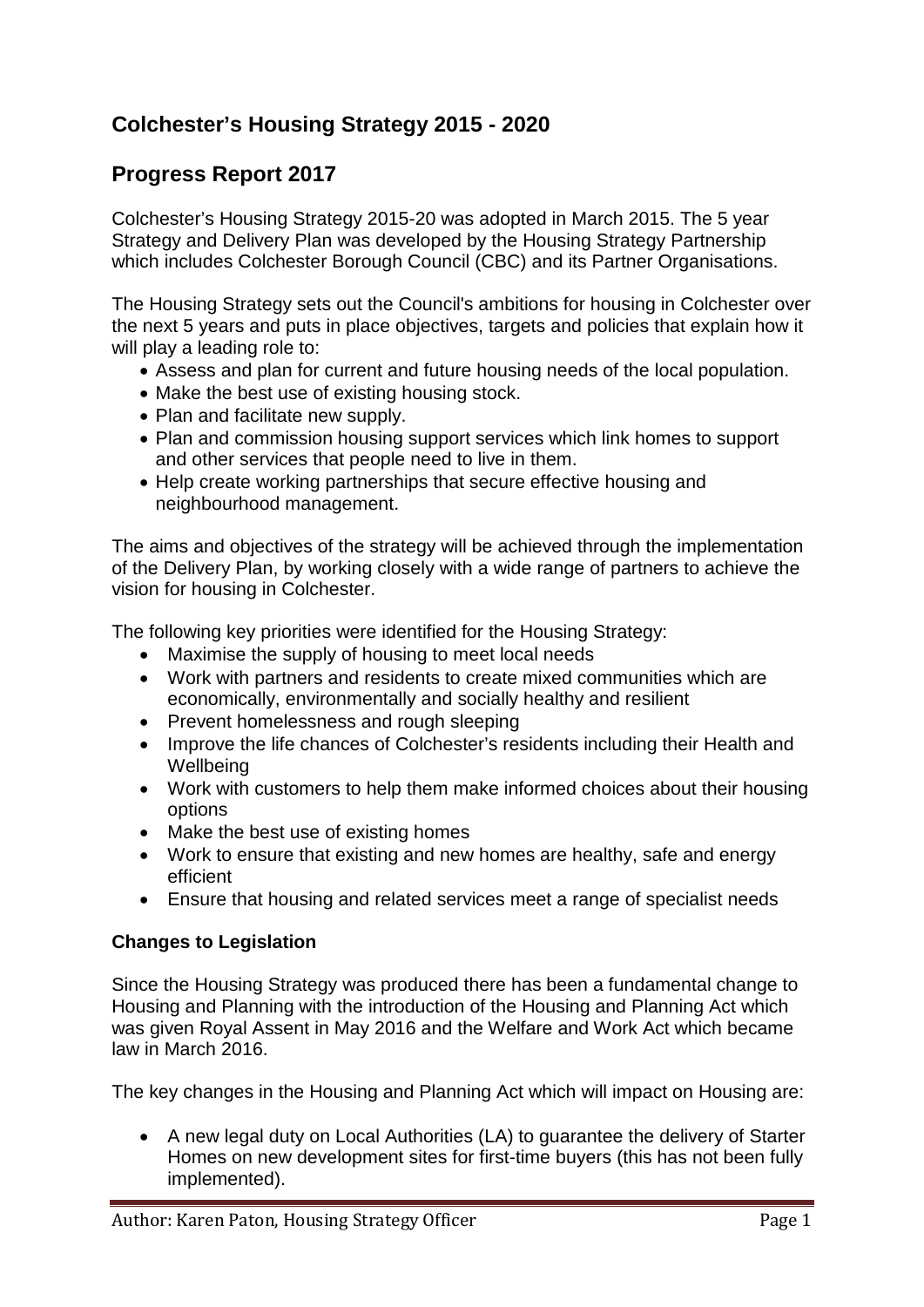- Requirements for L.A.s to set up a self- build and custom build register by 1 April 2016.
- A change to the definition of affordable housing to include a range of affordable products for rent and home ownership, for households whose needs are not met by the market.
- A new duty for councils to allocate land to people who want to build their own home.
- The introduction of banning orders against roque landlords and property agents (this is due to come into force in October 2017 following a public consultation).
- A duty for local housing authorities to maintain the content of a database of rogue landlords and letting agents (this is due to be launched by the DCLG in October 2017).
- Implementation of the Right to Buy for housing association tenants on a voluntary basis (this has now been delayed until at least 2018 and is now going through a pilot before it is rolled out nationally).
- Local housing authorities in England that keep a Housing Revenue Account will be under a duty to consider selling its interest in any "high value housing" that becomes vacant (the introduction of this has now been delayed until 2018/19).
- To introduce a mandatory "Pay to Stay Scheme"- Introducing different levels of rent for higher-income tenants in local authority social housing (this policy has now been abandoned).
- Ending lifetime secure tenancies in local authority housing and succession to a lifetime secure tenancy other than for spouses and civil partners (this has been delayed until Autumn 2017 and will be implemented by way of regulations which have still not be released).

The key changes in the Welfare Reform and Work Act which will impact on housing are:

- Welfare benefits changes; lowering of the Benefit cap, freeze on certain social security benefits, freeze on tax credits, changes to the child element of universal credit, Universal credit: work-related requirements.
- Reduction in social housing rents

For Colchester Borough Council the changes in government legislation challenged the viability of the Housing Revenue Account Business Plan. The reduction in rental income over the life of the 30 year business plan had a significant impact on the capacity to deliver on the plan's objectives.

In response to this a Housing Futures programme was set up to review the HRA Business Plan. The principles, aims and objectives of the programme were agreed by Cabinet. Colchester Borough Council and Colchester Borough Homes (CBH) have worked in partnership to consider ways to reduce the financial gap within the plan to increase income or reduce expenditure and priorities for the programme have been agreed. A review of the investment plan is currently underway.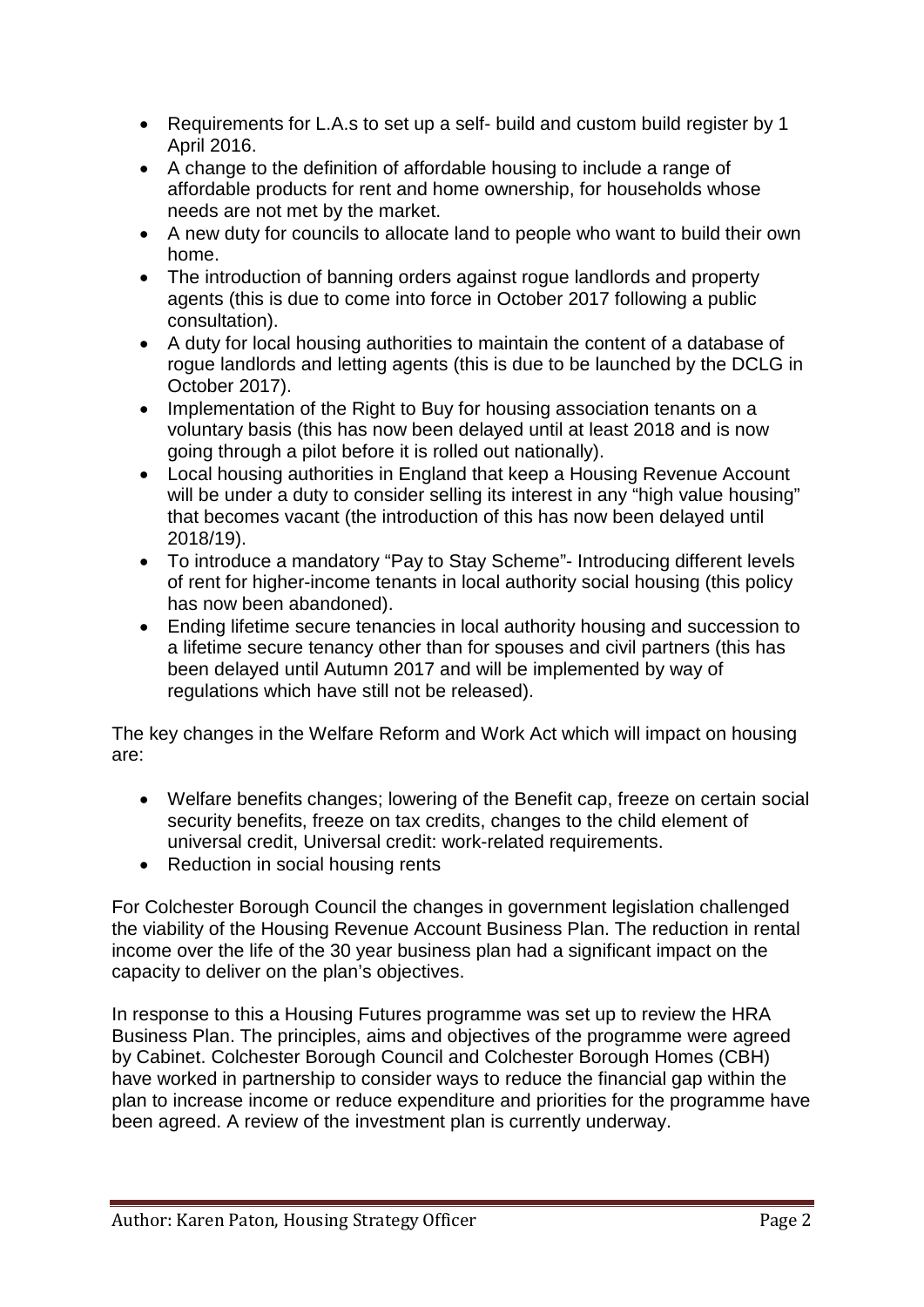### **The Homelessness Reduction Act**

The Act became law in April 2017 but will not come into force until April 2018. The government has published a new code of guidance that sets out in more detail how the changes should be implemented.

The new Homelessness Reduction Act includes two main duties: The Prevention duty – requires councils to intervene to prevent homelessness at an earlier stage, when a household is at risk of losing their home in the next 56 days. This includes private sector tenants who are served with an eviction notice. The Relief duty - requires councils to offer more advice and support to anyone who is already homeless, regardless of whether they are in priority need and may involve offering accommodation.

Councils must also draw up personalised plans for people that are homeless and anyone who is at risk of becoming homeless.

In addition to these two main duties, public authorities that have contact with clients who are homeless or at risk of homelessness will be required to refer them to local authorities with the persons consent.

Although the impact of the Homelessness Reduction Act will be more relevant to actions in Colchester's Homelessness Strategy, an action to reflect this has been incorporated into the Housing Strategy Delivery Plan.

The Housing Strategy Progress Report 2017 contains some highlights of the actions in the Strategy that have been achieved or progressed in the second year of the strategy.

The Delivery Plan which sets out the actions to deliver the priorities has also been updated along with the Evidence base.

Priority 1: Maximise the supply of housing to meet local needs

### **Action***: Maximise the supply of affordable housing on new developments*.

**Progress:** North Essex Garden Communities Ltd was set up in 2017 to take forward proposals for three new garden communities across North Essex. The company is jointly owned by Braintree and Tendring District, Colchester Borough and Essex County Councils

**Progress:** A total of 100 new affordable homes were delivered in 2016/2017. This brings the two year total to 48% of our five year target.

The need to spend RTB 1-4-1 receipts has meant that CBC have used these as a priority to fund new affordable homes which include:

- Approved grant applications for additional affordable housing. Winnocks and Kendalls Almshouse Charity - £285k for 10 affordable homes.
- Family Mosaic Up to £1.26m for 19 affordable homes
- Colne Housing Up to £155k for 1 three bed home as Right to Buy Back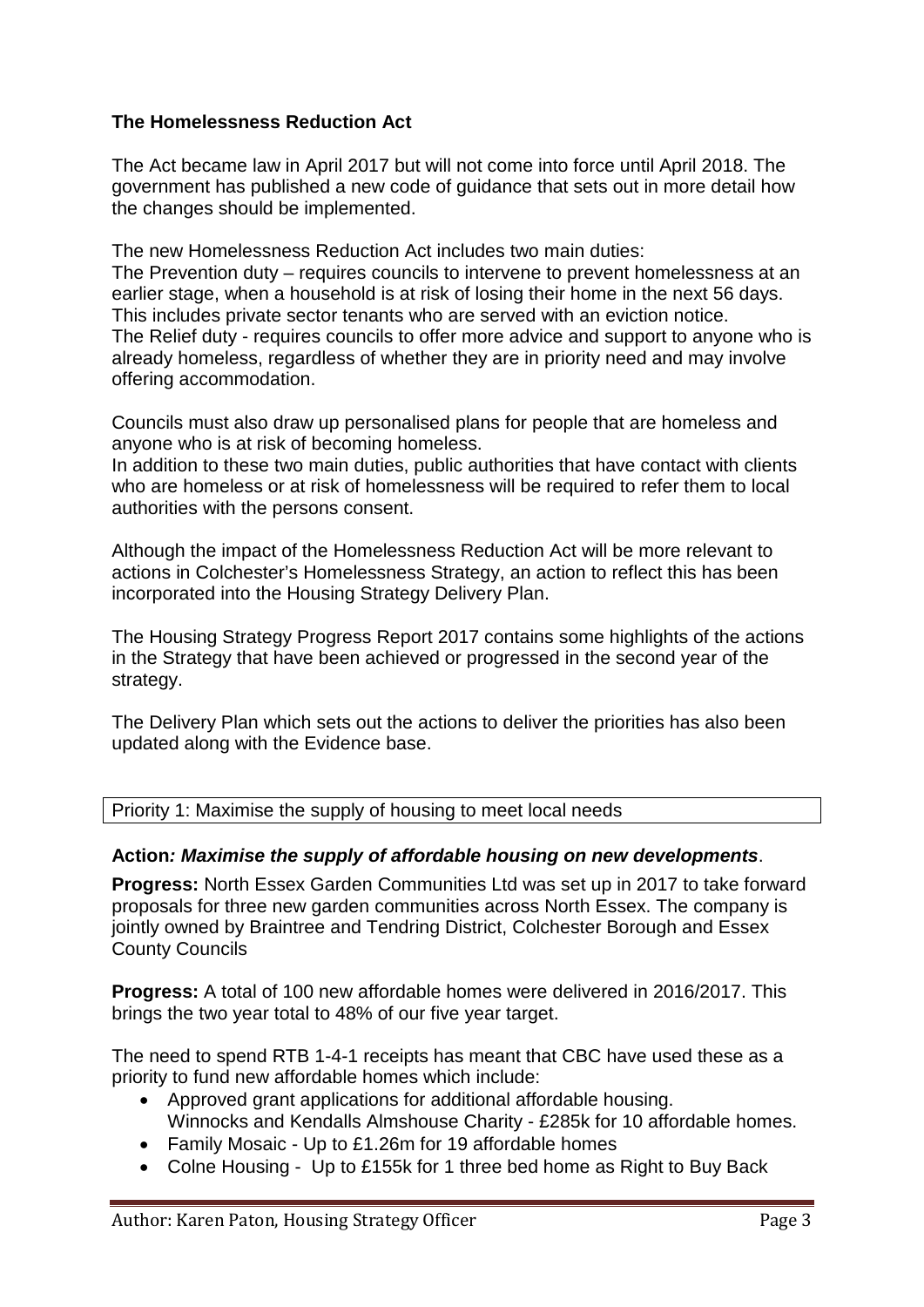### **Action***: Carry out major refurbishment of the Sheltered Housing Stock identified in the 2010 Review.*

**Progress:** Colchester Borough Council and Colchester Borough Homes have completed the 2nd sheltered scheme Enoch House, which was opened in July 2017. The work involved replacing 45 flats (including 28 bedsits) with 35 self-contained flats and 2 x 2 bed flats

### **New actions for 2017/2018:**

*Ensure that Neighborhood Plans which are making housing site allocations are delivered in timely manner consistent with National and Local Policy and provide the policy framework to contribute to meeting local housing need.*

### *Create a new commercial company to take forward Colchester's housing development ambitions*

Priority 2: Work with partners and residents to create mixed communities which are economically, environmentally and socially healthy and resilient

### **Action:** *Deliver quality neighbourhoods with adequate infrastructure*

**Progress:** During 2016 -17 CBC received s106 contributions for projects which included:–

- A contribution for Public Open Space of £325,782.33 which was used for the refurbishment of play areas in Wivenhoe and West Mersea, the delivery of the Memorial Garden in Tiptree and will include the delivery of the Northern Colchester Sports project.
- Community Facilities received £33,128.16 for projects including the delivery of the refurbished facility at Stanway.
- Healthcare received £73,141.81 for projects including the expansion of facilities in Stanway and North Colchester.

### **Action:** *Create neighbourhoods and communities which are sustainable*

**Progress:** CBH have successfully completed two "Make a Difference Days" in 2016/2017 to carry out various activities to improve areas across the borough.

### **Action:** *Improve the external environment on the Council's housing estates.*

**Progress:** Estate Management Strategy Action Plan in progress. A new estates standard has been agreed and is being monitored monthly by local Quality Assurance Advisors (QAA's). QAA's are tenant or leaseholder volunteers who monitor the communal areas of 3 and 2 storey blocks of flats. A number of new QAAs have been recruited.

#### Priority 3: Prevent homelessness and rough sleeping

### **Action:** *The actions set out in the Homelessness Strategy Delivery plan monitored and updated annually.*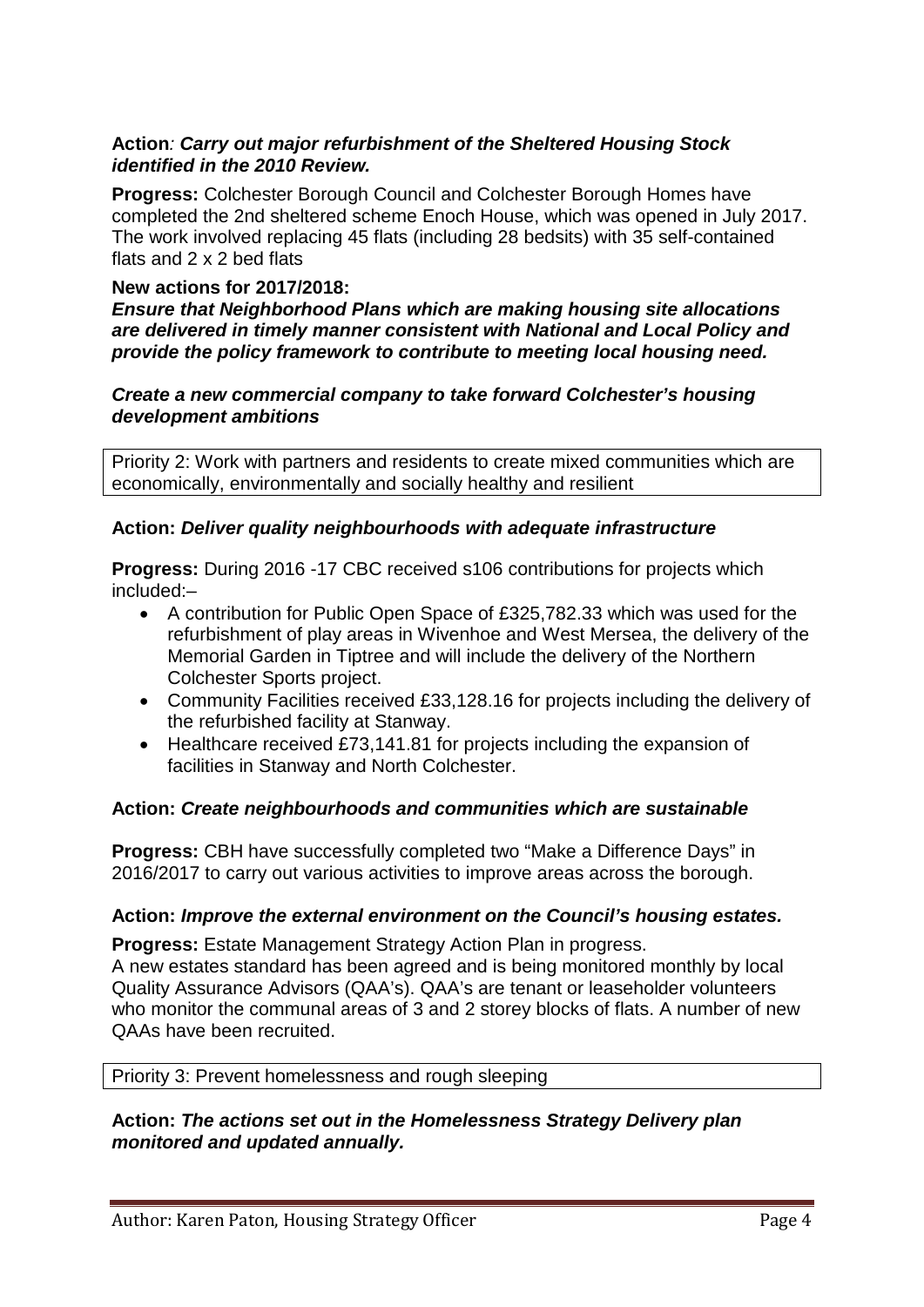**Progress:** The Homelessness Strategy delivery plan was updated in conjunction with the project group, for 2016 and a progress report was produced and published.

### **New action for 2017/2018:** *Ensure we are best placed to respond to the new duties placed on local authorities as a result of the implementation of the Homelessness Reduction Act 2017.*

Priority 4: Work in partnership to improve the life chances of Colchester's residents, including their health and wellbeing.

### **Action:** *Improve health & wellbeing of Colchester residents through greater integration of housing, health and social care services.*

**Progress:** Health and Housing Project Officers have been appointed and links have been made with a wide range of health and social care partners to raise awareness of the work of the Private Sector Housing team. Referrals pathways with the PSH Team agreed and in place with a wide range of services including: referral processes set up with the Patient Transport Service/Ambulance teams and the Hospital Discharge Team.

### **Action:** *Undertake targeted activity to support the most vulnerable members of the community who live in the poorest quality housing containing Category 1 and significant Category 2 hazards.*

**Progress:** The number of dwellings made safer in 2016-17 was 148. In addition, 50 Houses in Multiple Occupation were brought up to standard.

Priority 5: Work with customers to help them make informed choices about their housing options

### **Action:** *Increase housing options in the private rented sector encouraging, supporting and incentivising private landlords*

**Progress:** A Landlords' forum was held in February 2017. A Private Sector Leasing (PSL) Scheme, managed by CBH is now in place.

CBC Private Sector Housing team is working with CBH to ensure accommodation that is included in the PSL and Homefinder Schemes is of suitable quality.

### **Action:** *Support residents affected by Welfare Reform*

**Progress:** Colchester Borough Council's specialist team is continuing to proactively support residents affected by welfare reform and has supported 553 households so far. A further officer was recruited in the second year of the project.

The provision of the Council's Discretionary Housing Payment (DHP) Fund was used to support residents affected by welfare reform and prevent homelessness. The DHP fund of £342,170 (including £50,000 CBC funding) was spent in 2016/2017.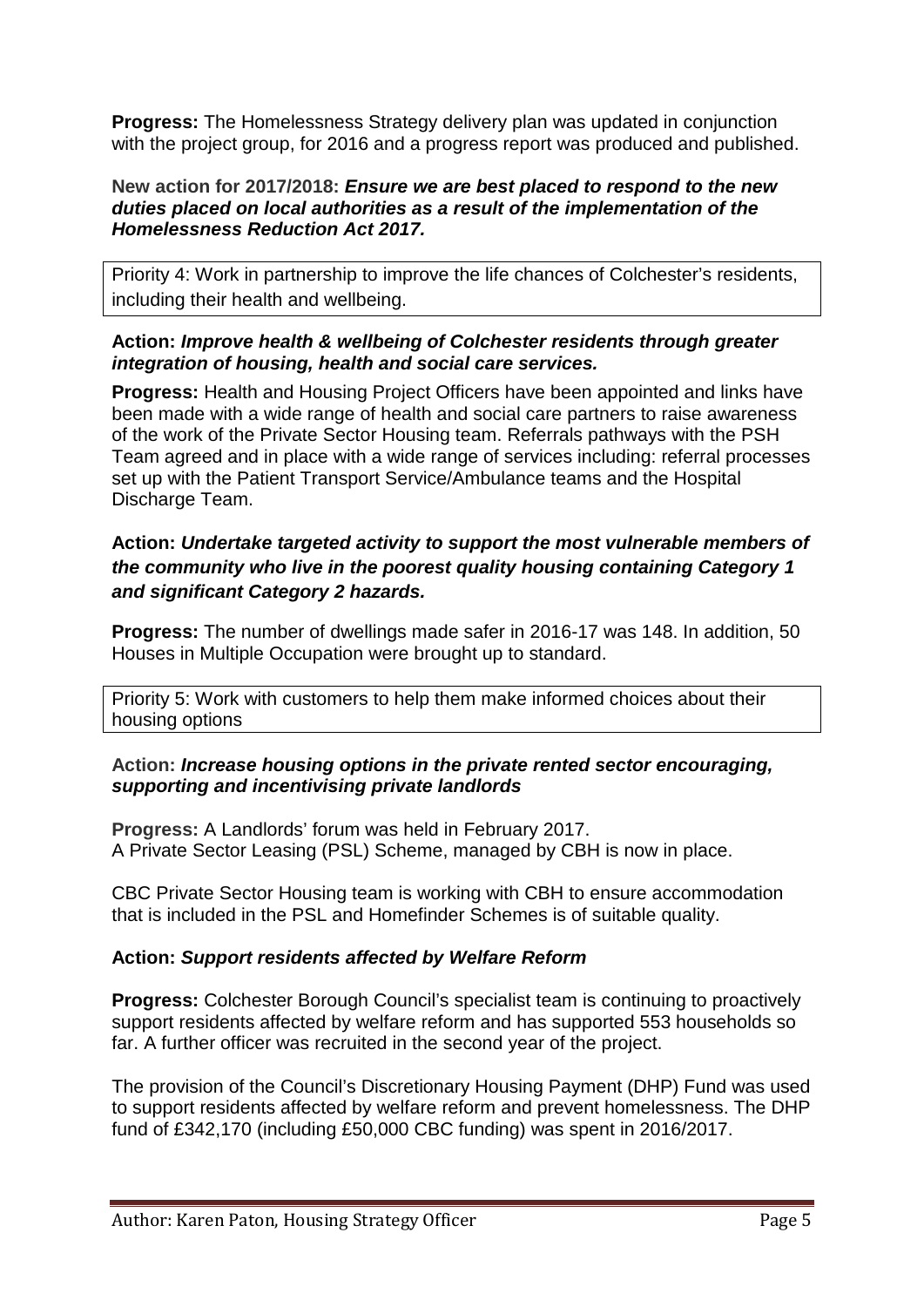### **Action:** *Improve tenancy sustainment and work proactively with residents to provide advice and assistance around budgeting, work and debts*

**Progress:** CBH has awarded funding of £30k to Catch 22 for one year to provide intensive support for families who are at risk of eviction or who are presenting as homeless, including supporting families in emergency or temporary accommodation with needs wider than the direct housing pressure.

#### Priority 6: Make the best use of existing homes

### **Action:** *Maximise the use of council homes and reduce under-occupation*

**Progress:** During 2016/17 the Financial Inclusion Team (FIT) supported 145 tenants affected by the under occupation charge and contacted all new cases

A Mutual Exchange event was held with local partners at the Greenstead Community Centre. The event was well attended and helped to promote the scheme.

### **Action***: Help people whose independence may be at risk to remain in or return to their home in both the private and public sector properties.*

**Progress:** 118 Disabled Facilities Grants were completed to enable households with disabilities to remain living in their own homes in 2016-17

A further 4 households with disabilities were assisted with a discretionary loan to assist them with adaptations or to move to more suitable accommodation.

Priority 7: Work to ensure that existing and new homes are healthy, safe and energy efficient

### **Action***: Encourage private landlords & managing agents to provide good quality and well managed properties*

**Progress:** Through the work of the Private Sector Housing Team the number of housing hazards removed in 2016-17 was 324 and the number of dwellings made safer was 148.

### **Action***: Ensure that houses in multiple occupation (HMOs) are safe and well managed*

**Progress:** During 2016-17

- 50 Houses in Multiple Occupation were brought up to standard
- 53 HMO licences were issued under the mandatory licensing scheme

### **Action:** *Improve the energy efficiency of the Council's housing stock*

**Progress:** 47% of housing stock now has Solar PV installed (2895 homes). 3,600 homes have been made more energy efficient through loft and cavity wall insulation and heating improvements.